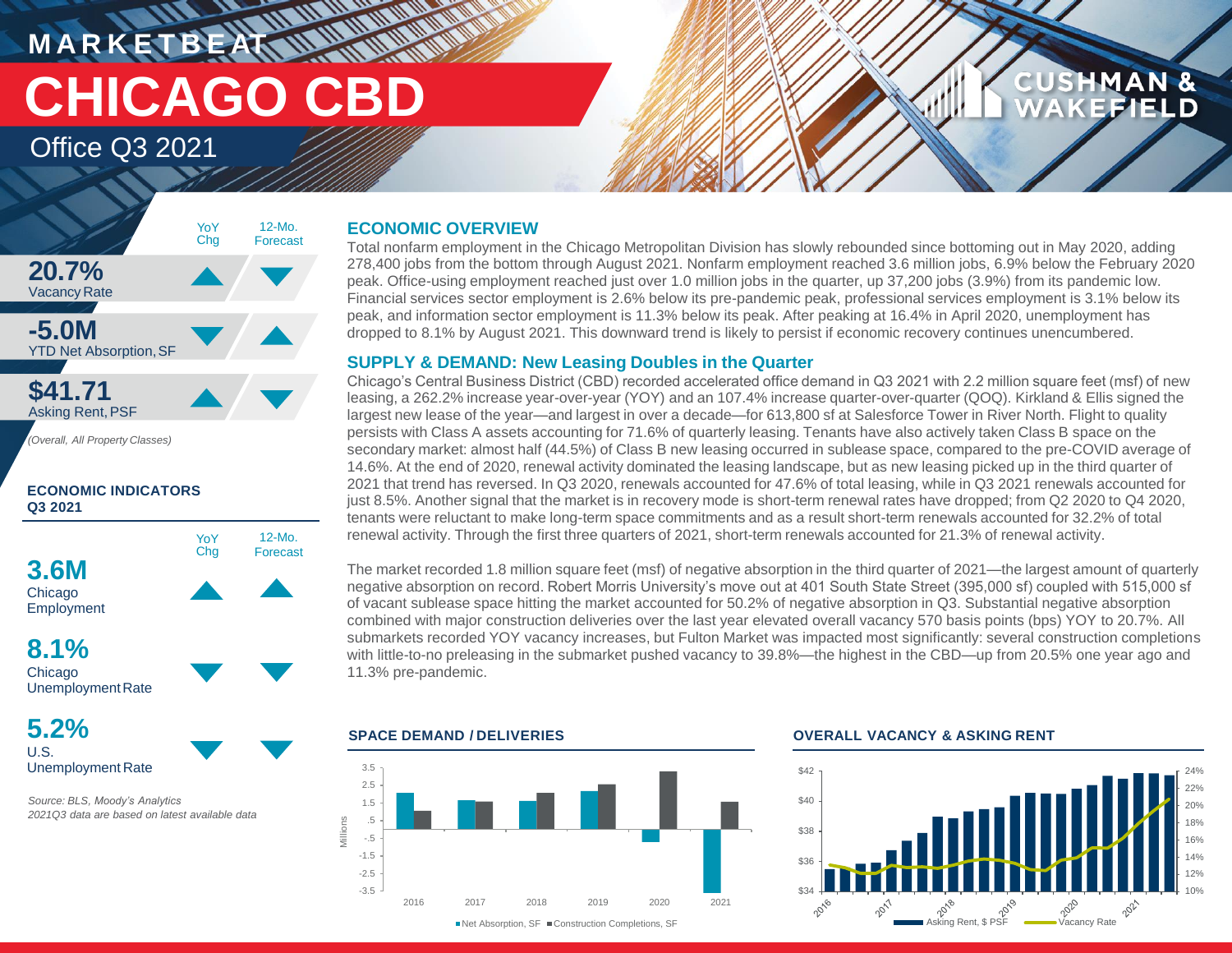## **MARKETBEAT 11 11 11 11 11 11** Office Q3 2021 **CHICAGO CBD**

### **Supply Pressure: Construction Pipeline**

The CBD recorded one completion for the quarter totaling 78,535 sf at 306 West Erie Street in River North. The asset delivered at 78.3% pre-leased. West Loop, Fulton Market, and River North account for the entirety of the CBD's development pipeline, with 3.9 msf of office space under construction or under renovation (2.8% of current inventory) slated to deliver by the end of 2024. The largest developments under construction include the West Loop's BMO Tower (1.5 msf) at 320 South Canal Street, River North's Salesforce Tower (1.2 msf) at 333 West Wolf Point Plaza, and Fulton Labs at 400 North Aberdeen Street (408,000 sf). BMO Tower and Salesforce ended the quarter at 72.8% pre-leased, while other projects under construction recorded no pre-leasing activity so far. Deliveries in Fulton Market with little-to-no preleasing were the primary driver of Fulton Market's high vacancy rates.

### **Supply Pressure: Sublease Activity**

Sublease vacancy increased for the eighth consecutive quarter to 4.4 msf—the highest figure for sublease space recorded since Cushman & Wakefield began tracking sublease space. Vacant sublease supply more than doubled over the course of the pandemic, ending the quarter 195% higher than Q1 2020. As of Q3, sublease space accounted for 15.0% of total vacant space in the CBD—up from just 11.7% one year ago—placing significant downward pressure on rental rates. West Loop and River North recorded the largest YOY increases in vacant sublease supply, adding 892,000 sf and 344,000 sf, respectively. In addition to the 4.4 msf of sublease vacancy, there is another 2.1 msf currently being marketed for future occupancy, bringing total available sublease space in the CBD to 6.4 msf—up 146.3% since the start of the pandemic. As vacant sublease space continues to hit the market, tenants may find subleases to be a viable option for cheaper, short-term office space.

### **Pricing: Rents Still Softening**

Overall gross asking rents reached \$41.71 per square foot (psf), down \$0.13 from Q2 2021. Since Q2, Class A asking rents increased \$0.10 (0.2%) to \$48.10 psf, Class B decreased \$0.06 (0.02%) to \$38.82 psf, and Class C increased \$0.84 (2.9%) to \$30.14. East Loop and River North recorded the largest QOQ decreases in gross asking rents, dropping \$0.64 psf (1.7%) and \$0.16 psf (0.3%), respectively.

### **OUTLOOK**

- Accelerated new leasing in the quarter indicates that demand for new office space is returning to the market, but we expect greater leasing momentum towards the end of 2021 and into 2022.
- As demand returns to the market and tenants regain confidence in making long-term space commitments, short-term renewals will continue to decrease.
- With vacancies reaching record highs, tenants have significant leverage in negotiating their leases across the CBD. Older office product will face serious competition as new developments continue to attract occupiers taking advantage of an extremely tenant-favorable market.

### **OVERALL NEW LEASING ACTIVITY**



**CUSHMAN &** 





### **CURRENT SUBLEASE AVAILABILITY**

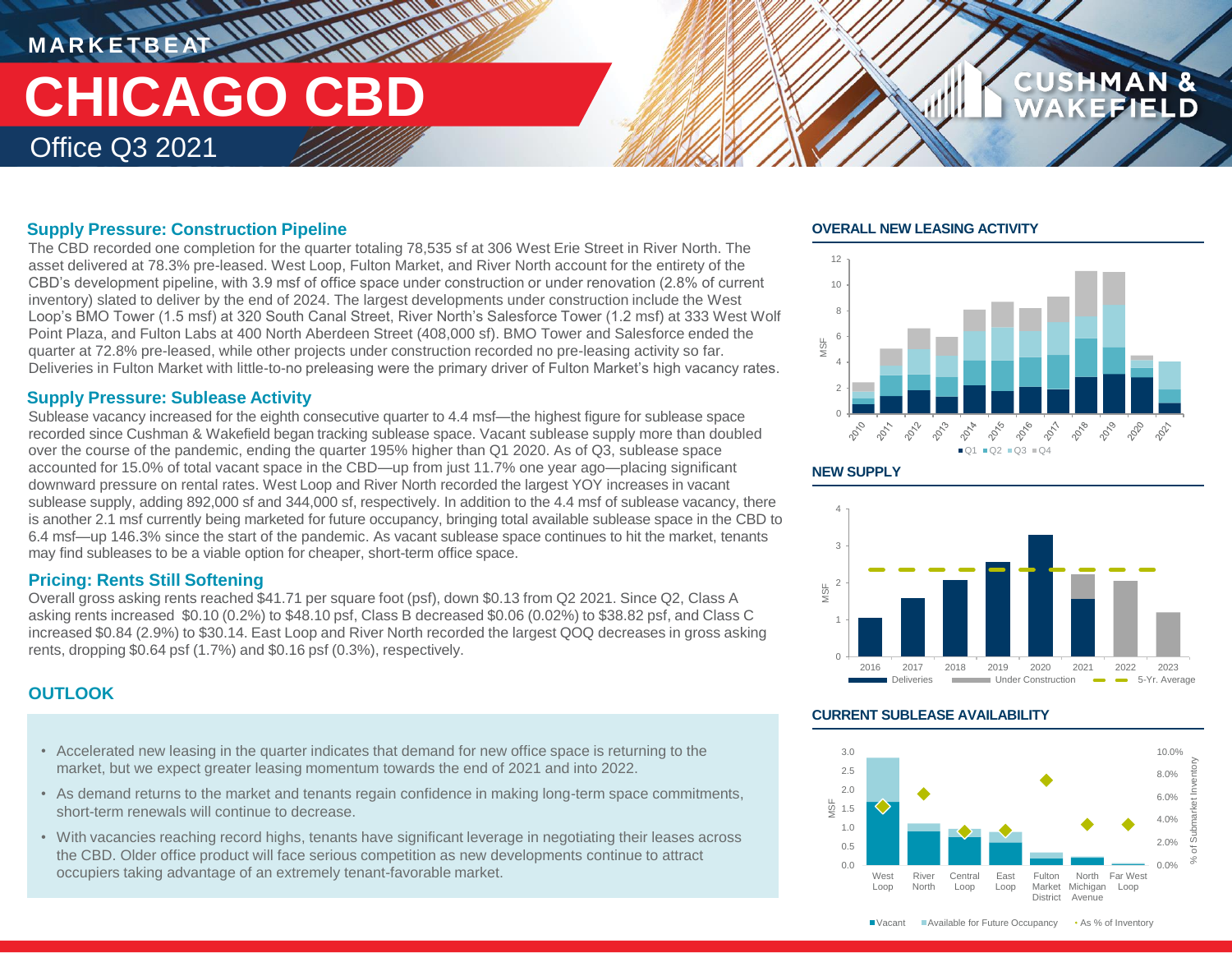## **MARKETBEAT IN IN IN INCHERE** Office Q3 2021 **CHICAGO CBD**

## **CUSHMAN &**<br>WAKEFIELD

### **MARKET STATISTICS**

| <b>SUBMARKET</b>              | <b>INVENTORY</b><br>(SF) | <b>DIRECT VACANT</b><br>(SF) | <b>SUBLET VACANT.</b><br>(SF) | <b>OVERALL</b><br><b>VACANCY RATE</b> | <b>CURRENT QTR</b><br><b>OVERALL NET</b><br><b>ABSORPTION</b> | <b>YTD OVERALL</b><br><b>ABSORPTION (SF)</b> | <b>YTD LEASING</b><br><b>ACTIVITY (SF)</b> | <b>UNDER CNSTR</b><br>(SF) | <b>OVERALL AVG</b><br><b>ASKING RENT</b><br>(ALL CLASSES)* | <b>OVERALL AVG</b><br><b>ASKING RENT</b><br>$(CLASS A)*$ |
|-------------------------------|--------------------------|------------------------------|-------------------------------|---------------------------------------|---------------------------------------------------------------|----------------------------------------------|--------------------------------------------|----------------------------|------------------------------------------------------------|----------------------------------------------------------|
| Central Loop                  | 34.311.054               | 6.657.723                    | 756,453                       | 21.6%                                 | $-205,937$                                                    | $-1.409.719$                                 | 710.229                                    |                            | \$39.99                                                    | \$47.40                                                  |
| East Loop                     | 23.550.267               | 4.604.216                    | 606.410                       | 22.1%                                 | $-762.248$                                                    | $-1.284.986$                                 | 567.559                                    |                            | \$37.15                                                    | \$41.75                                                  |
| Far West Loop                 | 1,686,155                | 297.726                      | 26,983                        | 19.3%                                 | $-34,661$                                                     | $-52,728$                                    | 23,692                                     |                            | \$30.40                                                    | N/A                                                      |
| <b>Fulton Market District</b> | 5,644,842                | 2,058,309                    | 189,278                       | 39.8%                                 | $-38,542$                                                     | $-70,591$                                    | 395,085                                    | 787,811                    | \$49.54                                                    | \$53.50                                                  |
| North Michigan Avenue         | 7,052,629                | 828.782                      | 204,133                       | 14.7%                                 | $-52,836$                                                     | $-85,001$                                    | 87.017                                     |                            | \$41.42                                                    | \$45.19                                                  |
| <b>River North</b>            | 15.734.400               | 2.473.656                    | 904.144                       | 21.5%                                 | $-69,705$                                                     | $-643,438$                                   | 1.013.955                                  | ,200,202                   | \$40.57                                                    | \$46.91                                                  |
| West Loop                     | 52,786,908               | 7,908,377                    | 1,679,729                     | 18.2%                                 | $-650,419$                                                    | $-1,463,731$                                 | 1,266,816                                  | 1,544,000                  | \$45.25                                                    | \$48.63                                                  |
| <b>DOWNTOWN TOTALS</b>        | 140.766.255              | 24.828.789                   | 4.367.130                     | 20.7%                                 | $-1,814,348$                                                  | $-5,010,194$                                 | 4,064,353                                  | 3.532.013                  | \$41.71                                                    | \$48.10                                                  |

*\*Rental rates reflect gross asking \$/psf*

| <b>CLASS</b>           | <b>INVENTORY</b><br>(SF) | <b>DIRECT VACANT</b><br>(SF) | <b>SUBLET VACANT</b><br>(SF) | <b>OVERALL</b><br><b>VACANCY RATE</b> | <b>CURRENT QTR</b><br><b>OVERALL NET</b><br><b>ABSORPTION</b> | <b>YTD OVERALL</b><br><b>ABSORPTION (SF)</b> | <b>YTD LEASING</b><br><b>ACTIVITY (SF)</b> | <b>UNDER CNSTR</b><br>(SF) | <b>DIRECT AVG</b><br><b>ASKING RENT*</b> | <b>OVERALL AVG</b><br><b>ASKING RENT*</b> |
|------------------------|--------------------------|------------------------------|------------------------------|---------------------------------------|---------------------------------------------------------------|----------------------------------------------|--------------------------------------------|----------------------------|------------------------------------------|-------------------------------------------|
| Class A                | 75.019.407               | 12.266.649                   | 2.175.777                    | 19.3%                                 | $-901.234$                                                    | $-2,037,883$                                 | 2,595,398                                  | 3,438,013                  | \$48.72                                  | \$48.10                                   |
| Class B                | 52,356,343               | 9,798,071                    | 1,980,294                    | 22.5%                                 | $-392,692$                                                    | $-2,127,089$                                 | 1,033,886                                  | 94,000                     | \$39.11                                  | \$38.82                                   |
| Class C                | 13,390,505               | 2.764.069                    | 211,059                      | 22.2%                                 | $-520.422$                                                    | $-845.222$                                   | 435.069                                    |                            | \$30.08                                  | \$30.14                                   |
| <b>DOWNTOWN TOTALS</b> | 140,766,255              | 24,828,789                   | 4,367,130                    | 20.7%                                 | $-1,814,348$                                                  | $-5,010,194$                                 | 4,064,353                                  | 3,532,013                  | \$42.07                                  | \$41.71                                   |

*\*Rental rates reflect gross asking \$/psf*

### **KEY LEASE TRANSACTIONS Q3 2021**

| <b>PROPERTY</b>           | <b>SUBMARKET</b>              | <b>TENANT</b>             | <b>RSF</b> | <b>TYPE</b> |
|---------------------------|-------------------------------|---------------------------|------------|-------------|
| 333 West Wolf Point Plaza | <b>River North</b>            | Kirkland & Ellis LLP      | 613,800    | New Lease   |
| 130 East Randolph Street  | East Loop                     | <b>SMS Assist LLC</b>     | 114.383    | New Lease   |
| 200 North LaSalle Street  | Central Loop                  | Tegus                     | 70,000     | New Lease   |
| 320 North Sangamon Street | <b>Fulton Market District</b> | <b>Hazel Technologies</b> | 53,400     | New Lease   |
| 320 North Sangamon Street | <b>Fulton Market District</b> | Tock                      | 51,000     | New Lease   |

*\*Renewals nor extensions are included in leasing statistics*

### **KEY SALES TRANSACTIONS Q3 2021**

| <b>PROPERTY</b>            | <b>SUBMARKET</b>              | <b>SELLER I BUYER</b>                                       |         | <b>PRICE/S PSF</b> |
|----------------------------|-------------------------------|-------------------------------------------------------------|---------|--------------------|
| 210 North Carpenter Street | <b>Fulton Market District</b> | Sterling Bay Companies   Deka Immobilien                    | 203,589 | \$169.0M   \$830   |
| 100 North LaSalle Street   | Central Loop                  | Sun Life Assurance Company of Canada   The Farbman<br>Group | 160,000 | $$17.0M$$   \$106  |